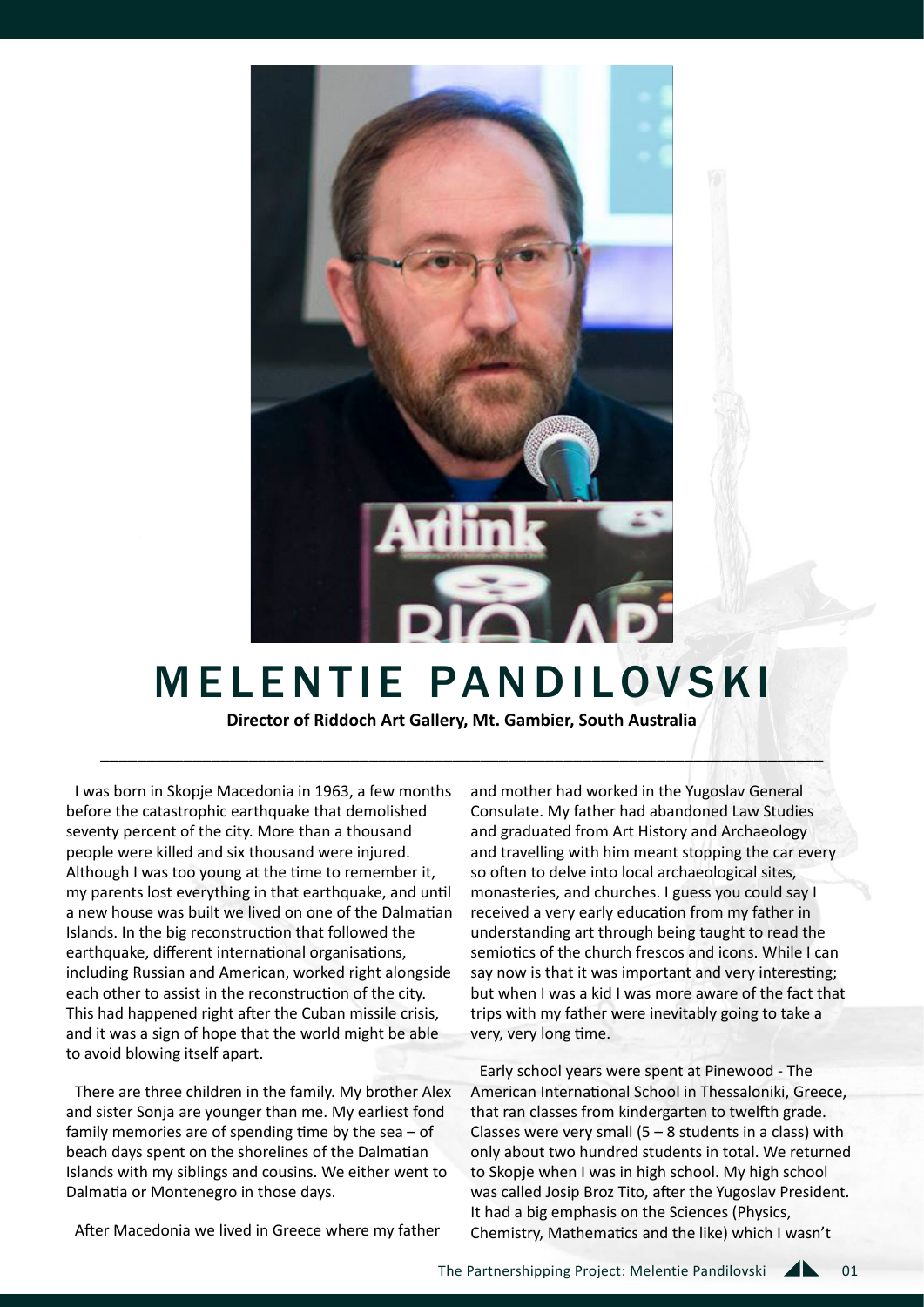particularly interested in. But I was interested in the social studies – History, Geography, Logic, Psychology, the contemporary languages as well as Latin, and a subject that was offered called Marxism, where there was less of an emphasis on the economic aspect of those studies, and more on the socio-political teachings of Marx and Engels, as well as on Self-Management, as the dominating socio-economic system in Yugoslavia (which probably represented the most democratic form of Socialism at that point), as opposed to Etatism (State Socialism) of the Soviet Union and its satellites.

I remember I already knew I wanted to study some kind of artistic subject but that I wasn't sure whether I wanted to go into film, the performing arts, the visual arts, or the humanities. I bought myself a Super-8 camera and started shooting everything I could (too bad the film was so expensive those days). I guess it was inevitable that I'd end up having something to do with art: my father who was studying Law switched halfway and graduated from art history, some of my family members were painters or sculptors, one of my aunts was a famous archaeologist, another a piano teacher, and one of my grandfathers was an art historian, so there was almost no escape. Even my neighbour Nada, who was running Student Affairs at the University, suggested subtly that it would be very good if I applied to be accepted at the Faculty for Art History with Archaeology. At that point I was genuinely interested in Philosophy, but in the end the Art won out. I actually thought that after graduating from Art History I would switch to Philosophy, but that also didn't work out (long story).

Back then you had to go into the army for twelve months if you attended university - fifteen months service if you didn't - so naturally I chose to begin my tertiary studies. During the time of my army service I was stationed in Belgrade where I was part of Guard of Honour otherwise known as Tito's Guard. We had to stand still lined up before dignitaries entering government buildings, or arriving at the airport, and spent most of our time standing by Marshal Tito's grave in the "House of Flowers", as his resting place. This was a year or so after the Yugoslav President for life, Josip Broz Tito, had died, so in those days there were thousands of people lining up daily to pay their respects to the Marshal.

One of the episodes includes my mother visiting the House of Flowers, and she starts crying once she spots me in the Changing of the Guard ceremony which happens every twenty minutes (It is quite an elaborate spectacle really!). One of the officers approaches her and tells her not to cry for the Marshal, as he had lived a unique life and was eighty-eight after all when he died. The thought that she might have cried for her son never occurred to him. That kind of sums up my army

experience – a lot of standing still - but the uniforms and boots were really neat.

After that I returned to study art history and archaeology and ended up torn between Contemporary Art and Archaeology. What to specialize in was the big question!? I attended several archaeological excavations in both Macedonia and Switzerland throughout the eighties, on Neolithic as well as digs of the Antique period. In Switzerland I joined the excavations from the Roman period in a beautiful town called Martigny in the Canton of Valais. Each of the thirty-one Cantons in Switzerland had an archaeological centre, and they invited archaeological students from around the world to work with them. They also paid you while you worked in what seemed like a very good profession. I spent a whole summer there. I also made study trips to the museums of Amsterdam. In the end this helped me decide which way to go. Goodbye Archaeology; Hello Contemporary Art!

In 1987, when I was twenty-four, I presented my first solo exhibition, a media art show, in the gallery of the Youth Cultural Centre in Skopje. The sculptural installation includes many broken TV screens, videos – things that are quite common as materials now, but at that time it seemed ground-breaking in Skopje. I had to dumpster-dive for the materials and work on them by breaking them and re-assembling them. I can recall being drenched in the poisonous silver nitrate that I was exposed to while cutting my hands frequently when I smashed them. But it didn't worry me at the time. Some of them were suspended, after being smashed into beautiful glass elements, others were arranged on the floor, and there were performative elements that happened between and around them. I can remember one brave woman who smashed some of the TVs on the marble gallery floor. The sound was of a room being bombed, or similar. On the opening night, I kept the audience of two hundred people waiting for the door to open for about two hours; in the interim I went to town to buy some good-looking shoes for the opening. On the way back to the gallery, seeing that these two hundred people were still waiting for me, I guess I felt like I was the local Nam June Paik (the practice was similar) or even Andy Warhol, as I did get my world famous for fifteen minutes moment for sure!

All the while I was traveling, the university had been sending me nasty letters reminding me that I hadn't sat for my final exam yet. In that university system it doesn't matter that you've passed all your subjects and courses – unless you sit your final exam, nothing counts. So I did, and I graduated.

After that I decided I had to get serious and started working. I took on a number of jobs including as a Public Relations Officer for a chain of casinos. I then started my own computer company for a while, and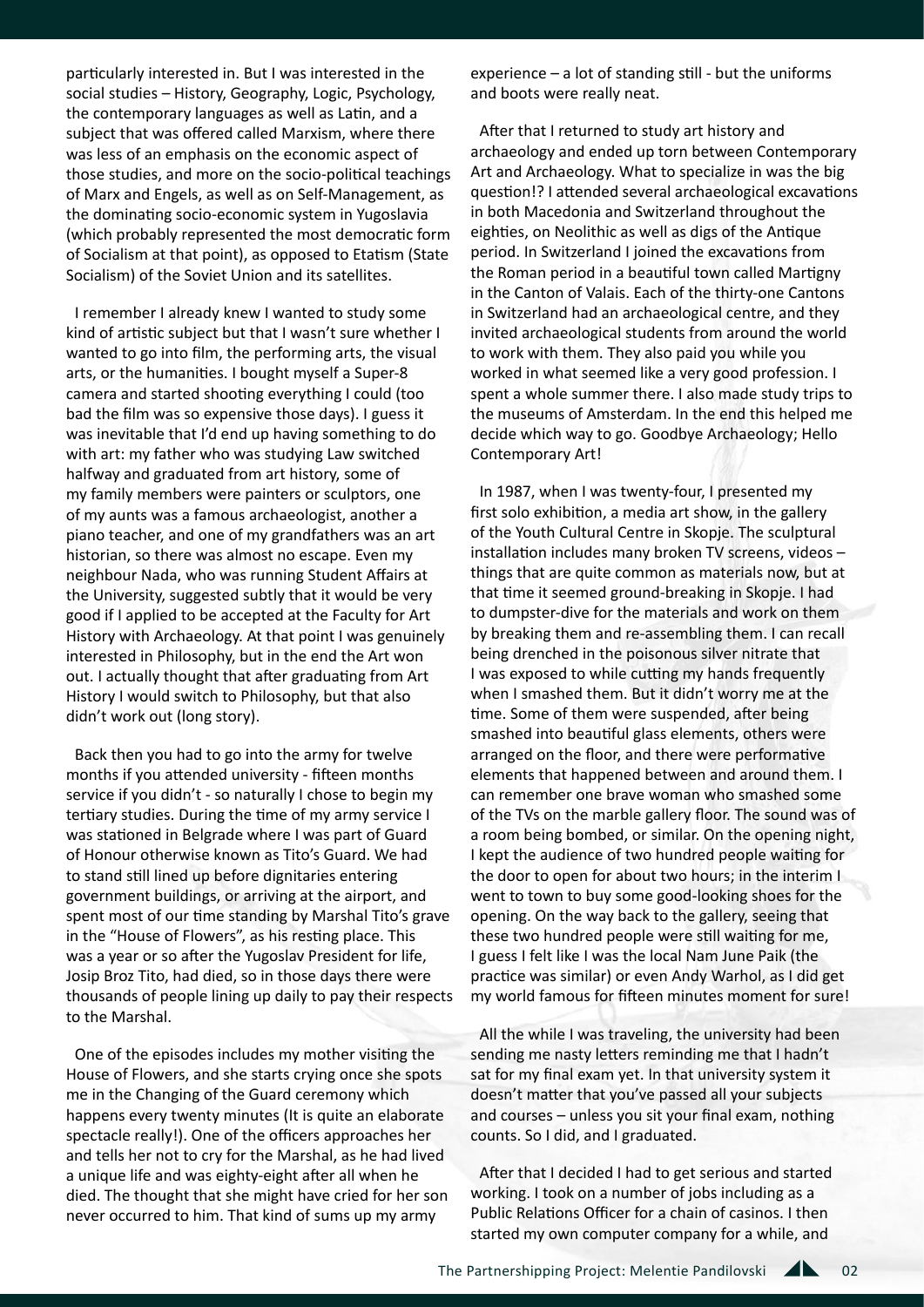I also worked in Catholic Relief Services – a US-based institution that would take ships laden with wheat, rice, oil, lentils and other provisions to the Balkans during the wars of the nineties. The ships would travel from the Bay of Mexico through the Mediterranean, Aegean and Black seas, docking in Burgas in Bulgaria, where the goods were unloaded to be driven to a central warehouse in Kumanovo, Macedonia. They were then dispensed where needed for the refugees from Bosnia, Kosovo, etc. At first I was a field monitor and then I worked as a co-ordinator. While I was engaged in the field we were working with International Red Cross and Local Red Cross branches, providing food and lodgings for refugees who had moved to Macedonia and were trying to find their way back to their war-torn countries.

Although fully immersed in humanitarian activities, I was made an offer to work with the Soros Foundation, otherwise known as Open Society Institutes, who were about to open a Soros Center for Contemporary Arts in Skopje, Macedonia, as a part of the SCCA Network of contemporary art centres. It was named after George Soros, an American entrepreneur of Jewish Hungarian descent, who used his wealth to develop the first Open Society Foundation in Hungary in the eighties. Following that, Soros Foundations were established in each of the ex-socialist countries (the new democracies) in Central and Eastern Europe, charged with the aims of democratising the formerly communist societies and making the transition from communism, building bridges between the west and former communist societies, and re-building those societies. The Open Society has expanded in the past few decades to become the largest private funder of groups that work for human rights, justice, and democracy around the world. Interestingly enough, George Soros was mentored by Karl Popper, a philosopher who advocated the concept of open society.

When we were given the Soros Centre for Contemporary Art in Skopje, Macedonia, we became active in a range of activities in the domain of arts, including financially supporting individual artists. One of the first projects of the SCCA Network was organizing a big presence of artists from Central and Eastern Europe at the Sao Paulo Biennale in 1994. Each of the Centres was organising big annual exhibitions of artists, comprehensive databases, and a big production of catalogues for the artists (seen as something which was lacking). The Centre also operated as a sort of a private arts council, financing even the state museums and galleries. In the final instance we started curating our own exhibitions, and even opened our own gallery in Skopje.

I stayed for almost ten years – at first as Deputy Director and then Director – it was a very fulfilling job. Another initiative I am proud of is the Skopje Electronic

Art Fair, which launched the careers of media artists from around the world, which I curated for 6 years in a row.

One of the projects of the Soros Foundations was 'Artslink' (I was the Macedonian Coordinator for the project) which provided a connection between the US and Central and Eastern Europe by providing International Fellowships to hundreds of artists and arts managers – there was a high level of exchanges in the areas of visual, performing, media arts, music, etc.

In addition to this, I became active with the newly established networks in Europe, such as Net-Time, concerned with issues of the quickly developing net culture, and the 'Syndicate' Network which was a link between artists in the West and Eastern Europe. I was even given an honorary Viking helmet in Sweden, for my contribution to one of the memorable actions of the group!

In 2002 I was invited to run the Experimental Art Foundation in Adelaide so I moved to Australia with my wife and my two year old daughter Isidora in 2003 (it took about eight months to get the Australian visa). It also signified the severing of the connections with Europe. For example, the tyranny of distance prevented me from participating at the opening of "Blood and Honey", an exhibition of seventy-three Balkan artists at the Sammlung Essl Museum in Vienna. One would say that it is a low price to pay in order to start a new life and move to Australia, but on the other hand I spent a few years of my life conceptualizing and coordinating this very exhibition, as Director of the Balkan Art Network, with its Curator, the late Harald Szeemann, numerous artists from the Balkan countries, and even the industrialist Karlheinz Essl, founder of the Sammlung Essl Museum.

My second daughter Isabella was born in Adelaide in 2005. I ran the EAF for six years and one month, and this made me the second longest serving Director in the forty-two year history of the EAF. (Sounds good, but I was eleven months short of getting Long Service Leave when I left!). At first I was very excited – the name itself was exciting – and the logic behind its formation was encouraging too – the emphasis on the 'experimental' and 'radical and only incidentally aesthetic' were the best bits. And I liked the history of the place – how it had emerged from the shared dreams by a small group of Adelaide artists and theorists, such as Donald Brook, Bert Flugelman and Ian North. The story I heard, and believed, was that they had conceptualised the EAF in 1974, while gazing at the magical waters of the Gulf of St Vincent. Apparently they agreed that what the world really needs is an Experimental Art Foundation! Of course their motivation was that there was no place in Australia to exhibit experimental art. And they succeeded, despite all odds, in establishing a model

03